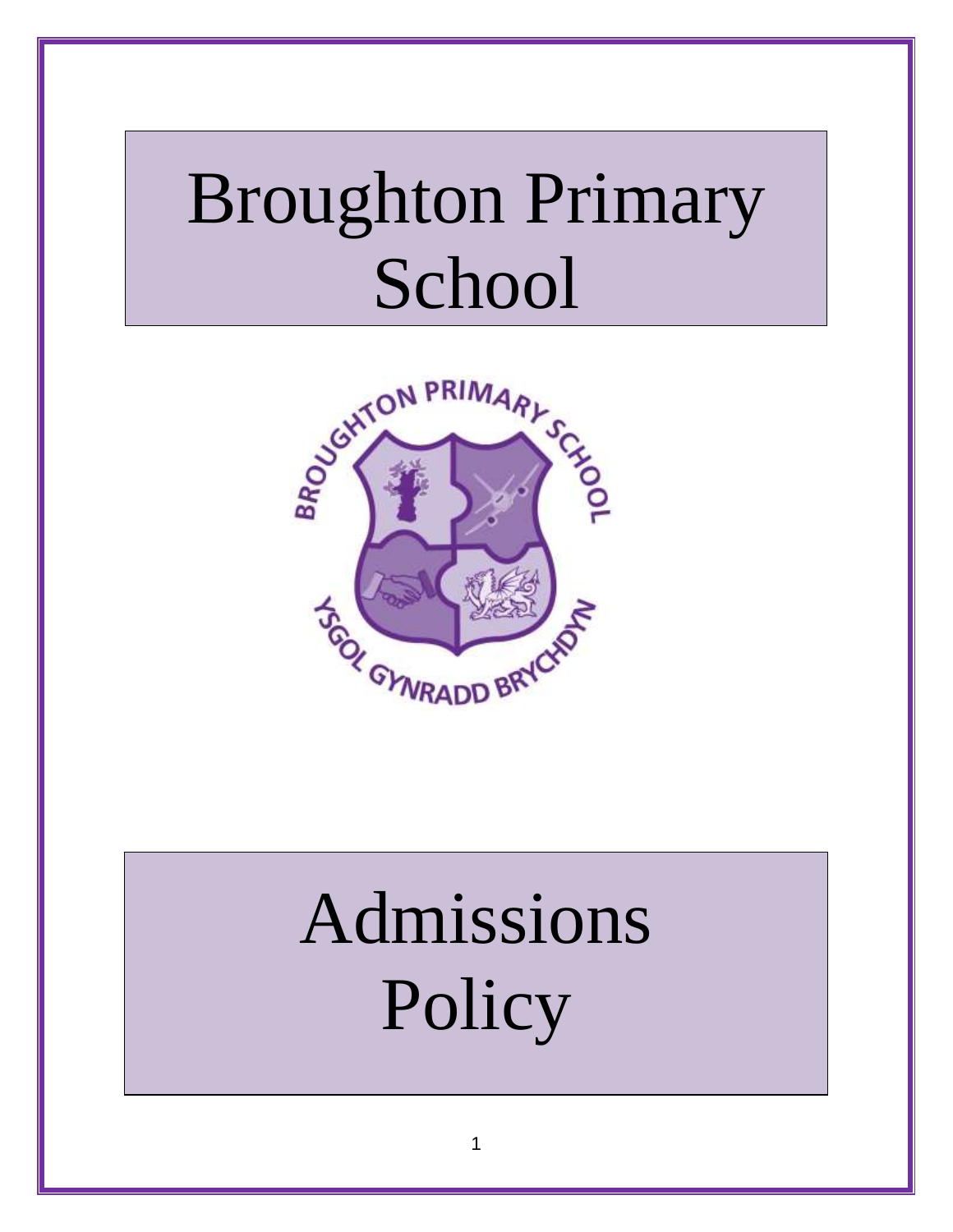#### ADMISSIONS TIMETABLE 2021/22

| <b>Admission</b><br><b>Phase</b> | <b>Admission</b><br>forms<br>available to<br>parents w/c | Parents'<br>consideration<br>period | <b>Closing date</b><br>for receipt of<br>completed<br>forms | <b>Allocation</b><br>period by<br>LA/admitting<br>authority | <b>Parents</b><br>informed<br>by: |
|----------------------------------|----------------------------------------------------------|-------------------------------------|-------------------------------------------------------------|-------------------------------------------------------------|-----------------------------------|
| <b>Secondary</b>                 | 07/09/20                                                 | 07/09/20-<br>06/11/20               | 06/11/20                                                    | 09/11/20-<br>08/01/21                                       | 01/03/21                          |
| <b>Reception</b>                 | 28/09/20                                                 | 28/09/20-<br>20/11/20               | 20/11/20                                                    | $23/11/20 -$<br>26/02/21                                    | 16/04/21                          |
| <b>Nursery</b>                   | 28/09/20                                                 | 28/09/20-<br>19/02/21               | 19/02/21                                                    | $22/02/21 -$<br>25/03/21                                    | 07/05/21                          |

Application forms must be returned to the Local Authority by the closing date. Your child may have less opportunity to be allocated to your preferred school if your application is received after the closing date.

#### **Late Applications**

Late applications will be considered after those received by the closing date if the Local Authority considers that there are good reasons for the application form being late, which must be included with the application form. For example, exceptional medical reasons preventing an earlier application, recent move of house – supporting evidence must be provided.If the Admission Number for the requested school has been reached, parents will be offered the right to an appeal. All late applications will be ranked in accordance with the oversubscription criteria and any places which become available will be offered to the highest ranking applicants up to the end of the allocation period. A waiting list will also be maintained for that school if necessary and any places that become available will be offered to the highest ranking applicant on the list.

#### **The Process for offering school places**

The Admission Number for each school relates to the number of children that can be admitted to each year group during the school year. The Admission Number for each school is calculated using the capacity assessment method in the Welsh Government's guidance document 'Measuring the Capacity of Schools in Wales'. All school Admission Numbers are included on the 'Schools List'.

All pupils will be admitted if the Admission Number has not been reached. When this occurs, the Local Authority applies the published oversubscription criteria to rank all preferences expressed to see who can be offered a place. All preferences received will be considered on the basis of equal preferences. This means parents may express a number of preferences that will be considered in the same way without reference to a preference ranking. If a place can be offered at more than one of the preferences expressed (because a preferred school is undersubscribed or because the applicant has a high enough priority against the criteria for an oversubscribed school, or because a school receives the same number of applications as the number of places available), the place offered will be for the school ranked highest on the application.

If you express a preference for a voluntary aided school or foundation school in Flintshire the relevant school will be sent your details. The timetable for admissions (above) also applies to voluntary aided and foundation schools. These schools are responsible for considering your child's application against others received in accordance with their own oversubscription criteria. The school governors should use the school's own oversubscription criteria to rank applications and make offers of places. Any preferences not met will be returned to the local authority and will be treated equally with other preferences expressed for Flintshire Community Schools.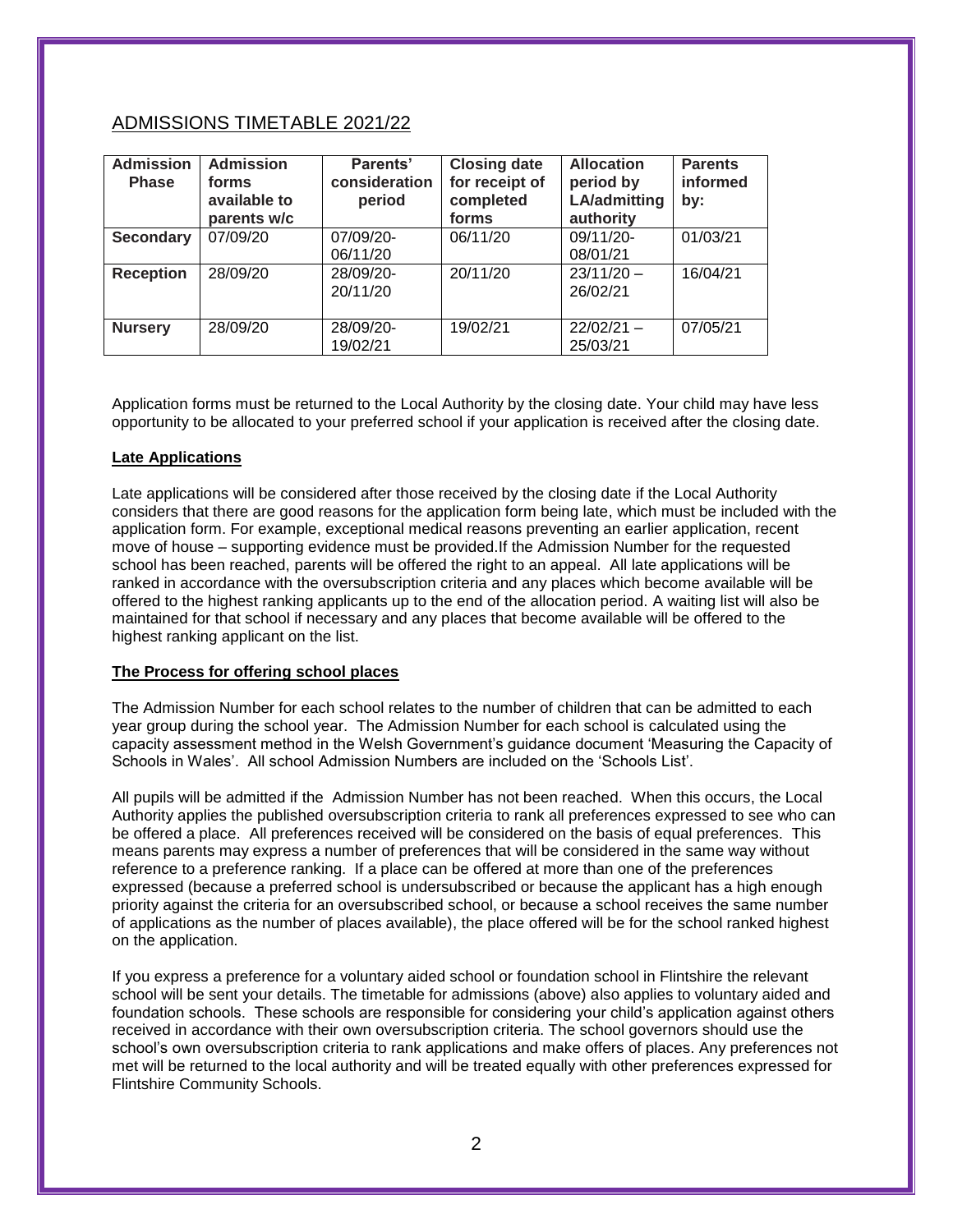*Please note neighbouring local authorities' timetables may be different to those above but Flintshire will work closely with neighbouring LAs to coordinate admission arrangements. If the school for which you*  wish to express a preference is in another county please contact the respective Local Authority to ensure *you do not miss the closing date.*

Wynnstay Road Ruthin Lambpit Street Denbighshire, LL15 1YN Wrexham, LL11 1AR Tel: 01824 706101 Tel: 01978 295425

DenbighshireCounty Council WrexhamCounty Borough Council County Hall Children and Young People Service 3rd Floor

Cheshire West & Chester Authority Children and Young People's Services School Admissions Wyvern House, The Drumber Winsford, Cheshire CW7 1AH Tel: 0300 123 7039

#### **Policy for Admissions to Schools**

The County Council, as the Local Authority, is responsible for determining the arrangements for admissions to all Community Primary, Welsh Medium Primary, Secondary, Welsh Medium Secondary, Special Schools and VoluntaryControlledSchools. The Local Authority will consult annually with school Governing Bodies and the Diocesan Education Authorities in relation to admissions.

The Local Authority will comply with statutory requirements and the Welsh Government School Admissions Code and will take account of the expression of parental preference in the context of its duty to ensure the provision of effective education and the efficient use of education resources. When considering applications, the Local Authority will observe the provisions of the School Admissions Code which states that admission authorities should admit to the school's admission number and will rarely be able to prove prejudice as a ground for refusing an additional pupil while the numbers remain below the admission number. In the case of sixth form admissions, applications may be made by either the parent or the young person or both.

The Local Authority will comply with its duty to ensure the provision of effective education and the efficient use of resources. In so doing, the Local Authority will have regard to the total resources, including accommodation and staffing, available to each school and any constraints imposed by the school organisation and curriculum. It will also consider the resource implications for the authority and impact on other education policies.

When a parent gives fraudulent or intentionally misleading information in order to obtain a place at a school for their child, the Local Authority reserves the right to withdraw the offer of a place. Where a place is withdrawn on the basis of misleading information, the application must be considered afresh and a right of appeal offered if a place is refused.

#### **Admissions Procedure**

The annual admissions procedure applicable to the relevant age group includes the following stages:

- Publication of the 'Guide to Education Services'.
- Arrangements to enable parents to express a preference for a school they wish their child/children to attend, and, in the case of sixth form admissions, expression of a preference by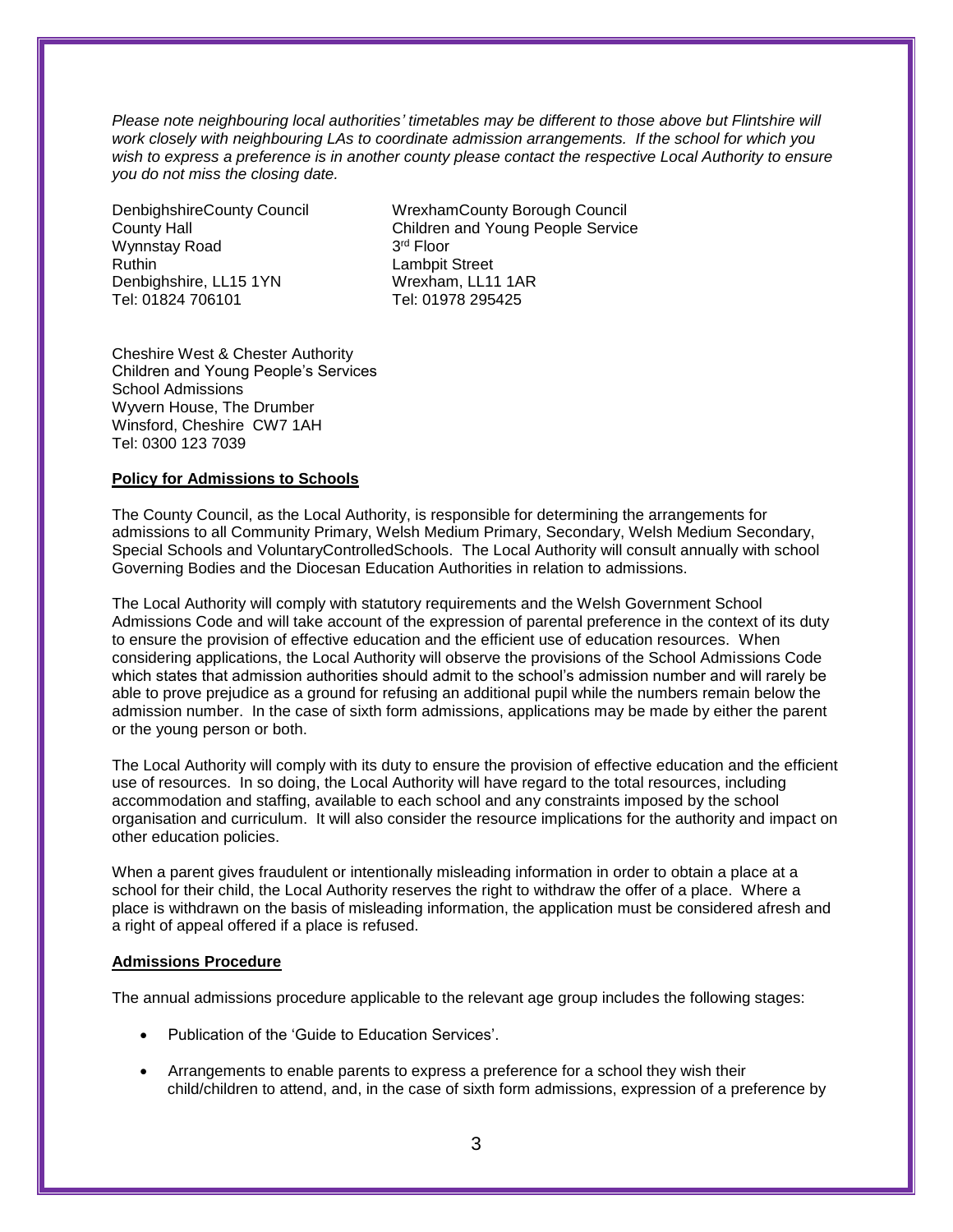either a parent or a young person or both. By law, parents who express a preference are given priority for admission over those who do not.

Consideration of preferences up to the Admission Number for each school.

#### **Please Note**

**Expressing a preference does not guarantee a place at your chosen school if that school is oversubscribed. If more parents apply for places at the school than the number of places available, the Authority will apply the oversubscription criteria for allocating places as set out in the policy.**

#### **Welsh Language Policy for all schools**

The Authority's Welsh Language Policy aims to ensure that all pupils reach a standard of bilingualism. It will be the responsibility of the Authority, in conjunction with the Headteacher and the School Governors, to ensure the teaching of both Welsh and English is in accordance with National Curriculum requirements.

Primary Education will be provided for all children mainly through the medium of English, or mainly through the medium of Welsh.

Secondary Education will be provided for all children mainly through the medium of English, or mainly through the medium of Welsh. To ensure continuity with theprimary schools, Welsh will be taught as a second language in all secondary schools where the main medium of instruction is English.

Flintshire County Council, working in partnership with schools will provide parents with full information and understanding of the advantages of Welsh medium education and the opportunities which exist within Flintshire, explaining clearly that

- there is no need for parents to be Welsh speakers for their children to take advantage of this opportunity
- receiving education in a designated Welsh medium school enables pupils to become fully bilingual
- there are intellectual advantages to being equally fluent in two languages

Pupils who have received their education through the medium of Welsh in primary school transfer to the Welshmedium Secondary School (Ysgol Maes Garmon) at Key Stage 3. Pupils can transfer from English medium primary schools to the Welsh medium Secondary School where they will be offered the immersion scheme that is available at the end of Year 6 and all the way through Year 7. For further details about the scheme please contact Ysgol Maes Garmon Tel: 01352 750678.

#### **Admission Phases**

#### **Early Entitlement to Education**

A part-time education place is available for every child the term after his/her third birthday.

| Children born in   | Entitled to                                  |  |  |
|--------------------|----------------------------------------------|--|--|
| Autumn Term        | 2 terms of educational provision (Spring and |  |  |
|                    | Summer)                                      |  |  |
| <b>Spring Term</b> | 1 term of educational provision (Summer)     |  |  |

Children born in the Summer term receive their education entitlement in the school nursery classes in the Autumn term after their 3<sup>rd</sup> birthday. Parents may state a preference for an approved setting which may be a pre school playgroup (English or Welsh), a private day nursery, a 'network' childminder or school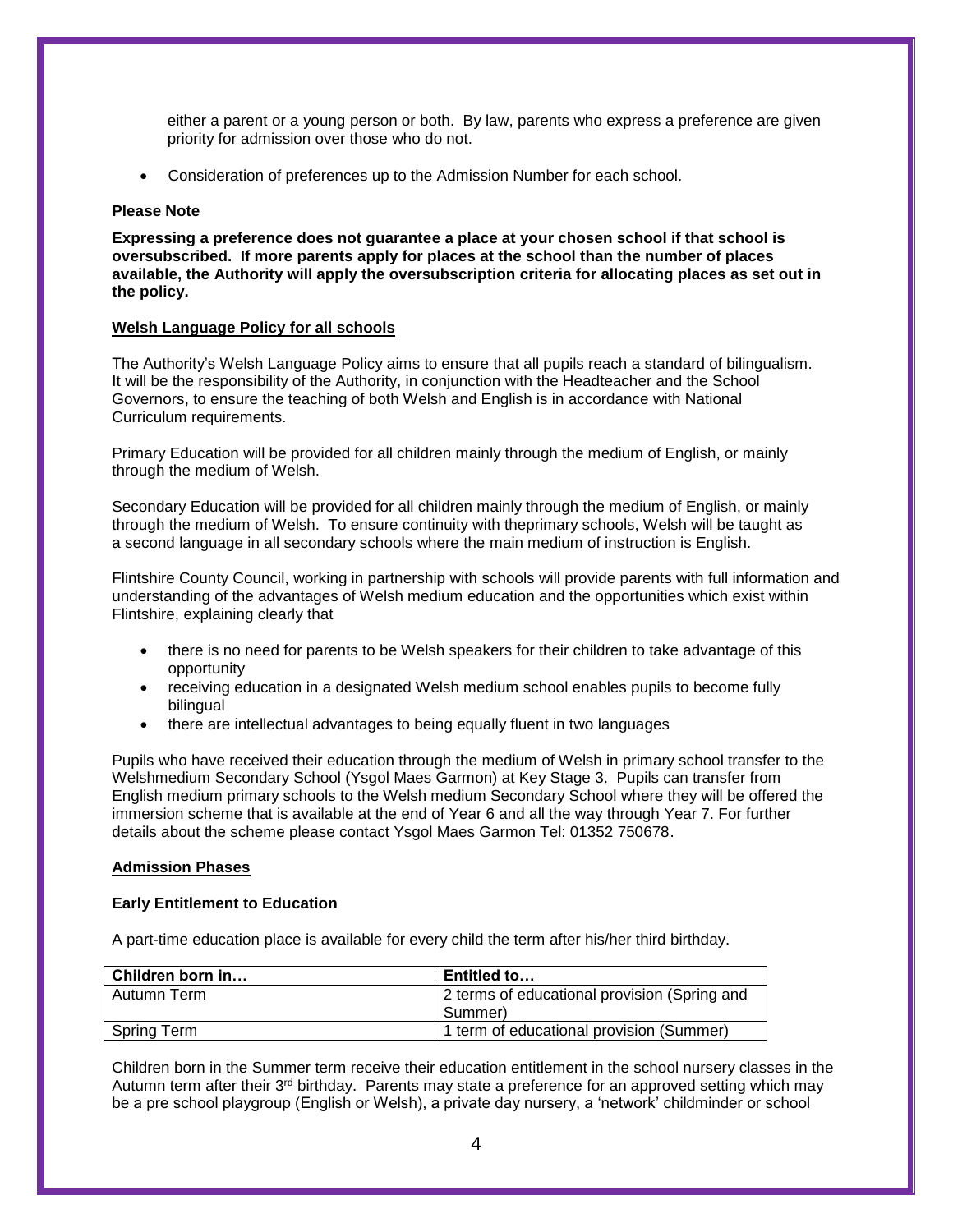nursery class. Applications for early entitlement are made directly to the setting. Forms are available all year.

#### **Notes:**

- **1. Admission to an Early Entitlement setting at a particular school does not guarantee**
- **subsequent admission to nursery at that school. A fresh application will be required.**
- **2. No transport is provided.**

For further information on approved settings please contact:Family Information Service, Tel: 01244 547017.

#### **Nursery**

Local Authorities in Wales have a duty to provide sufficient nursery places in their area. A child becomes eligible for a place at a nursery class in the September following the child's  $3<sup>rd</sup>$  birthday. Nursery education is not compulsory and parents have no right of appeal regarding nursery admissions under the School Standards and Framework Act 1998.

Nursery schooling in all schools/units will be provided on the basis of 5 x 2.5 hour sessions per week for each child.Places are available in Nursery classes at all Flintshire primary schools, up to the Admission Number for each school.

Parents may express a preference for any nursery irrespective of where the child's home is in relation to the school. However, expressing a preference does not guarantee a place at that nursery.In the event of oversubscription, applications for nursery places will be dealt with by applying the oversubscription criteria in respect of primary schools as set out in this Guide.

#### **Notes:**

**1. Admission to a nursery class at a particular Primary School does not guarantee subsequent admission to reception class at that school. A fresh application will be required.** 

**2. No transport is provided.**

#### **Primary**

The Authority will admit a child to a maintained primary school at the beginning of the school year if the child has achieved his/her  $4<sup>th</sup>$  birthday on or before August 31<sup>st</sup> of that calendar year.

Once a reception place has been offered and accepted, parents may defer their child's entry until the start of the term following the child's 5th birthday. Parents are not able to defer entry beyond this point, or beyond the academic year for which the original application was accepted.

In accordance with legislation, infant class sizes (Reception, Year 1 and Year 2) are restricted to a limit of no more than 30 per school teacher. In respect of junior classes (Year 3 to Year 6), the target is no more than 30 per school teacher.

#### **Secondary**

Pupils will normally be transferred from a primary to a secondary school in the September following their 11thbirthday.

#### **Application Forms**

A parental preference form for nursery, primary and secondary school admission will be available on line (preferred method of application) on **[www.flintshire.gov.uk/schools/schooladmissions](http://www.flintshire.gov.uk/schools/schooladmissions)** or by contacting the Admissions Team [\(admissions@flintshire.gov.uk;](mailto:admissions@flintshire.gov.uk) 01352 704068/704073). Forms will be available according to admissions timetable as set out in this Guide.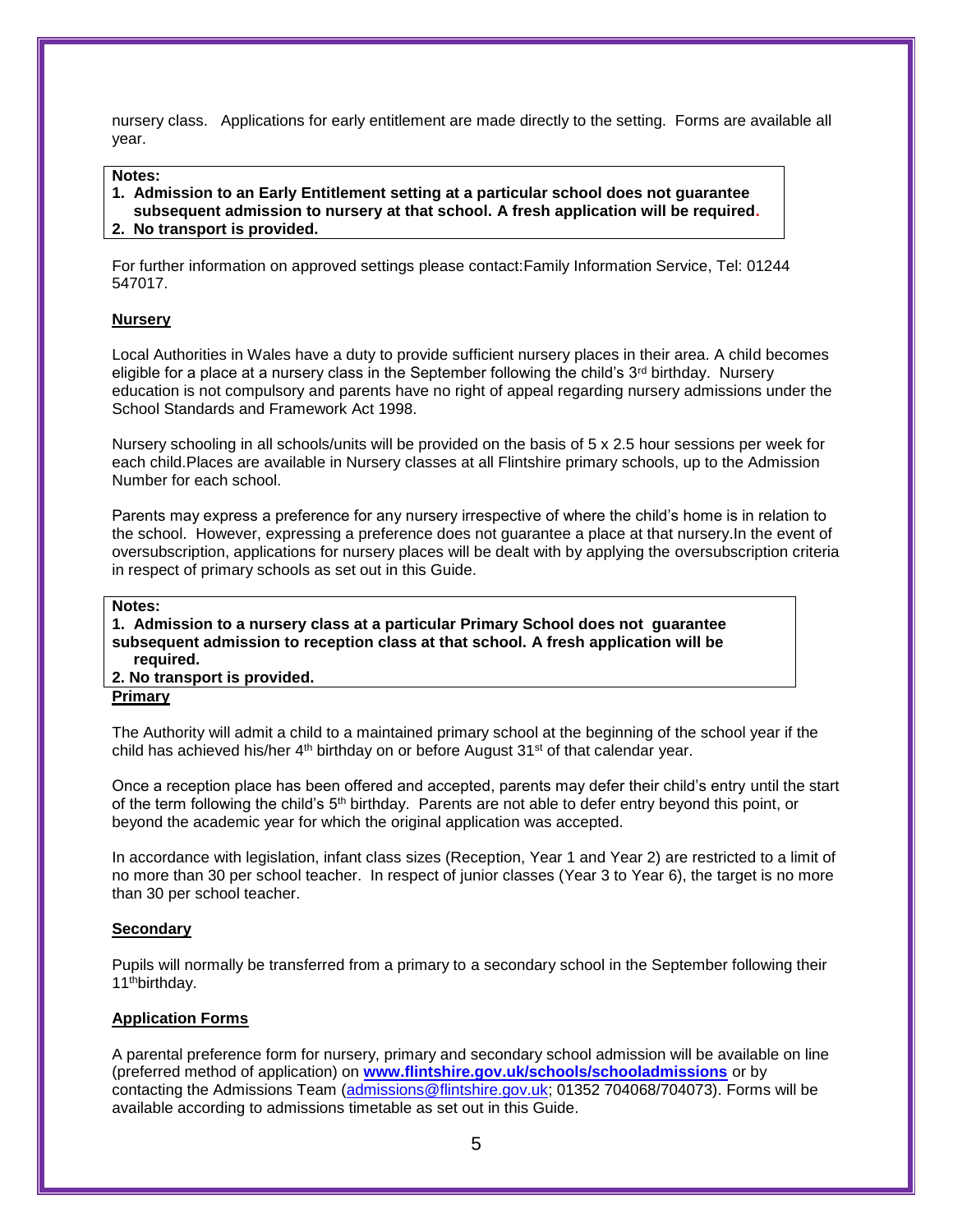#### **Oversubscription Criteria**

All pupils will be admitted if the Admission Number has not been reached. However, if the Admission Number has been reached, applications will be considered against the oversubscription criteria, which are listed in priority order.

#### **Criteria to be applied in order of priority by the Local Authority for admission to Nursery, Primary and Secondary Schools:**

- a) Looked after children (children in care) and previously looked after children
- b) pupils for whom the preferred school is the nearest appropriate school to the pupil's home address
- c) pupils who will have a sister or brother attending the preferred school on the expected admission date. The 'sibling rule' will only be applied for the statutory period of education i.e. up to Year 11.
- d) pupils for whom the preferred school is not the nearest to their home address. Pupils will be admitted in order of proximity to that alternative school and up to its Admission Number.

#### **Tie-breaker**

If there are more applicants than places in any of the above categories, priority willbe given to applicants living nearest the school, measured from the child's home address to the recognised main entrance of the school.

If the authority is unable to comply with the parental preference(s) expressed then the parent will be offered a place at the next nearest appropriate school with an available place.

Where a school is named in a Statement of Special Educational Needs, the local authority has a duty to admit the child to that school.

**For the allocation of places, the nearest appropriate school is interpreted as:**

- **(a) the school nearest to the child's home measured from child's home address to the recognised main entrance of the school.**
- **(b) the nearest Welsh medium school where parents wish their children to receive their education through the medium of Welsh.**
- **(c) the nearest Denominational school where parents wish to have their children educated in a denominational school.**

**The Council uses Routefinder, a network analysis system fully integrated into the Geographical Information System (GIS) software, to calculate home to school distance in miles. The shortest route is calculated from an applicant's home address to the recognised main entrance of the school.**

**It should be noted that transport will only be provided in accordance with the Council's Transport Policy.**

#### **Nearest suitable school**

When making a decision about the 'nearest suitable school' the Authority will accept only the pupil's home address and not that, for example, of childminder or grandparents. Parents may be asked to provide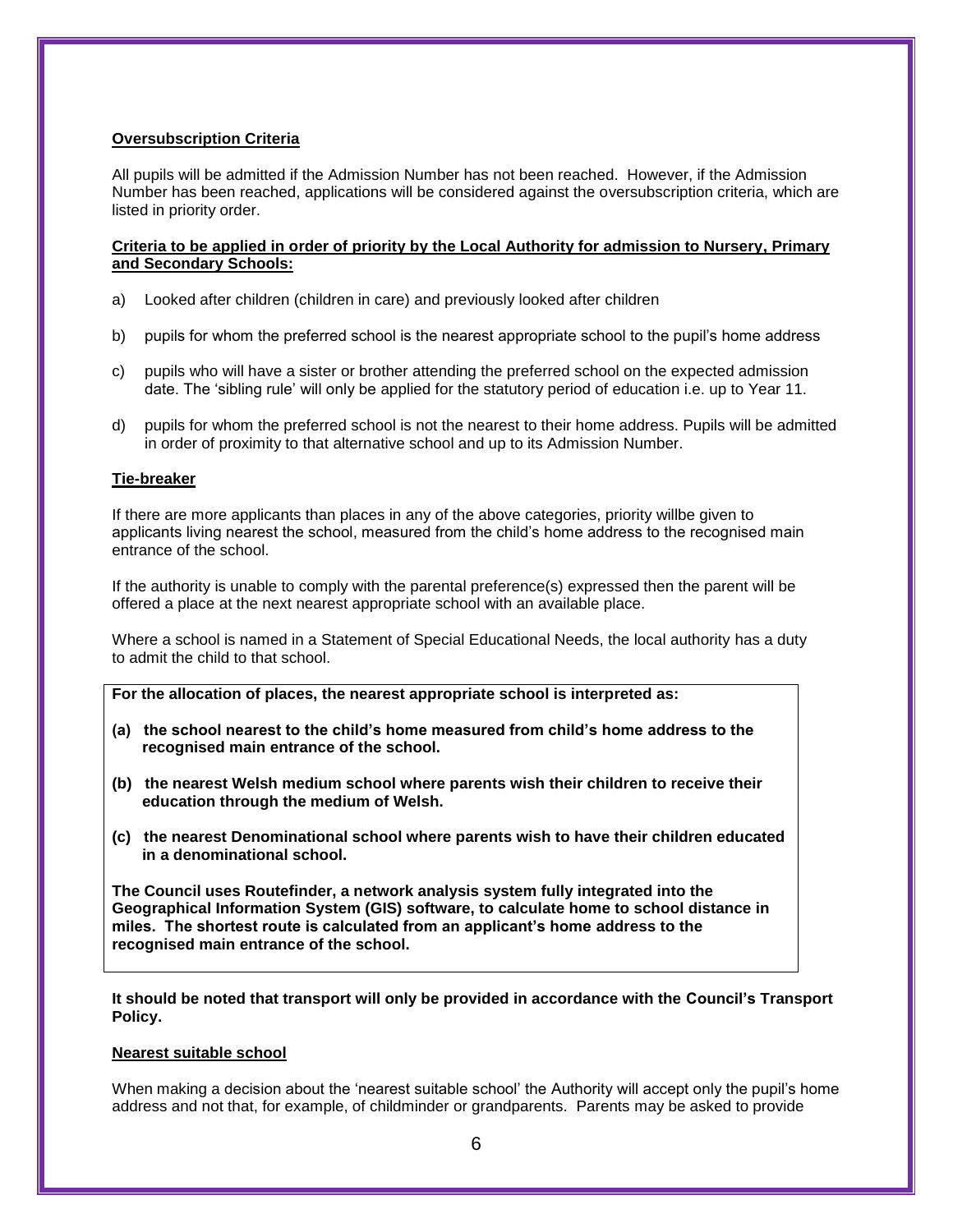official documentation showing residency at the relevant home address, such as evidence of Council Tax. Parents are advised that a school place may be lawfully withdrawn if the information given on their application form is fraudulent or misleading.

#### **Sibling (brother/sister)**

A sibling is defined as a full, half, step, foster or adopted brother or sister living together as one household at thesame address and where the elder sibling is of statutory school age and will still be registered at the preferred school when the younger child is eligible to attend. In considering siblings, first priority will be given to applications from multiple birth children.

#### **Multiple Birth Children**

Twins, triplets, quadruplets, etc, residing at the same address and applying for places in the same year group will be given priority for admission in the main admissions round under the 'sibling' criteria. If it is not possible to offer places to all multiple birth children residing at the same address and applying for places in the same year group,the Authority will offer places for all of those multiple birth children at the next nearest appropriate school with available places.

#### **Admissions to schools other than those maintained by the LA**

Parents wishing to express a preference for a school in a county other than Flintshire should still use the Flintshire preference form and it will be passed to the relevant Local Authority, with the exception of Cheshire West and Chester Council who request you contact them directly. Please be aware of each Authority's admission timetableand closing dates.

#### **Notifying Parents**

The outcome of an application for admission will be notified to parents in writing. Where the application has been refused, the letter will set out the reasons for the decision and the right of appeal and a return proforma will be sent. Parents will be asked to decide by a specified date one or more of the following options:-

- Place child's name on a waiting list
- Proceed to appeal and place child's name on a waiting list
- Accept the place offered at an alternative school for which preference has been expressed
- Make a new application for an alternative school

#### **Waiting Lists**

Waiting lists for oversubscribed schools will be prepared and will consist of those children whose parents have specifically requested in writing (including email) to be placed on the school's waiting list, those for whom an appeal form has been received and any late applications. Waiting lists will be maintained until 30 September in the school year concerned. After that date, any parents still wishing to be considered for a place must specifically request in writing to remain on a waiting list.

#### **Admission of Pupils from outside Flintshire**

Pupils applying for admission to a school in Flintshire who do not reside in Flintshire will be offered a place at a school in accordance with the admissions policy.

#### **Change of School within Flintshire during the year**

Schools in Flintshire have an agreed protocol for transfers from one nominated school to another other than at thenormal transition point. Aparent seeking such a transfer should initially speak to the headteacher of the child'scurrent school to discuss the reasons for that transfer. If, following this discussion, the parent wishes to continue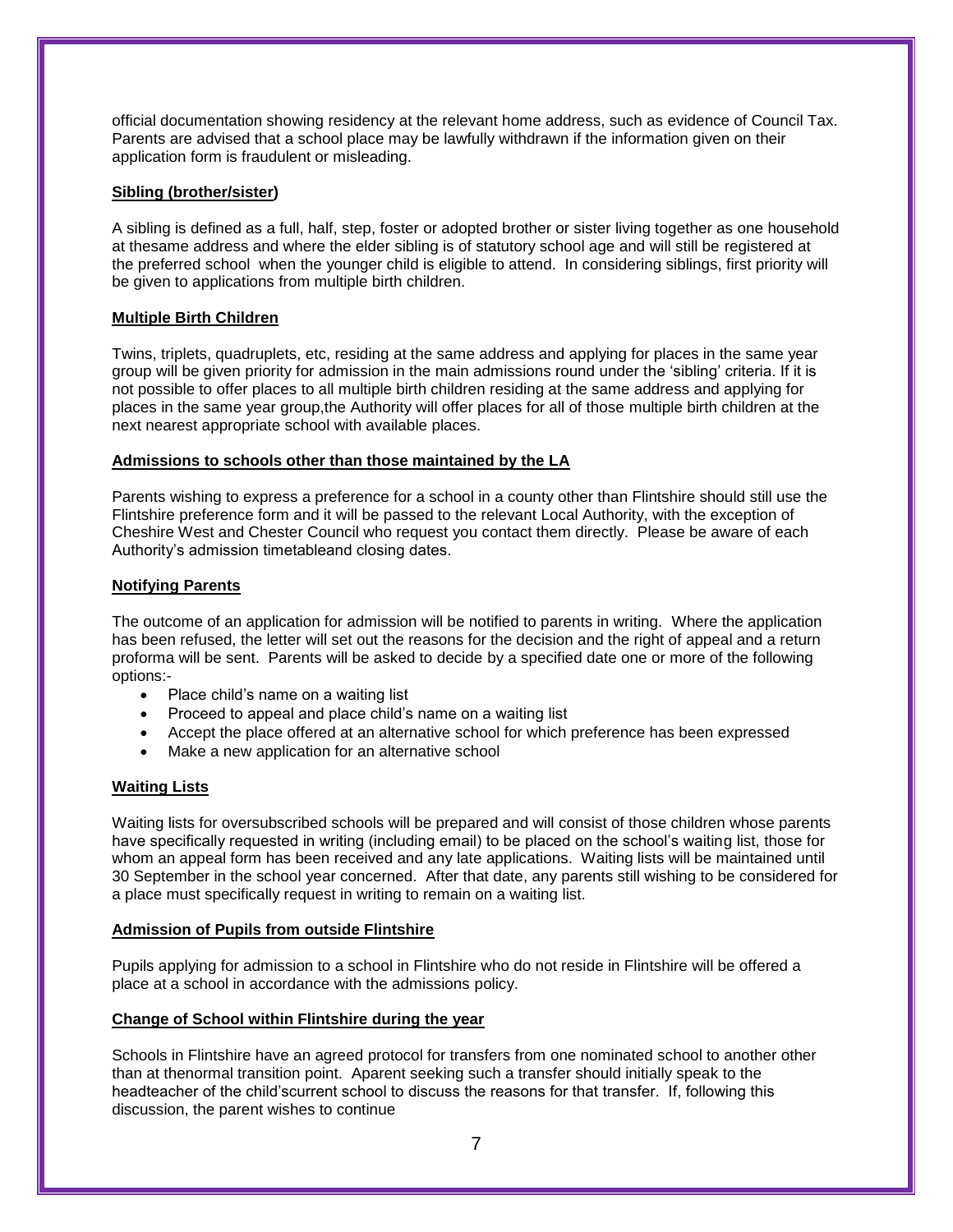the process, contact should then be made with the headteacher of the new school. Headteachers will refer parents to the Local Authority, particularly in cases where pupil numbers in the new school have exceeded the Admission Number in the appropriate year group. In such circumstances admission to the new school may be refused. Parentswho are dissatisfied with this may give notice of appeal, as outlined below.

#### **Admissions other than at normal entry point (ie September each year)**

For pupils moving into the area at times other than the normal admission round (September of each year), the Local Authority will endeavour to meet parental preferences as far as possible. Where a school is oversubscribed, parents will be offered a place at an alternative school. The parent may then accept the alternative placement, or may give notice of appeal.

#### **Appeals Procedure**

If the Authority is unable to comply with the parental preference the parent will be given the reason in writing and offered a placeat another school. The parent may then accept the alternative placement and may give notice of appeal. Information on how to appeal will be provided. Details describing the appeals procedure are also available on **www.flintshire.gov.uk/schools/schooladmissions.** Alternatively, please contact the Admissions Team on 01352 704068/704073.

Appeals must be made in writing giving reasons, and sent to the Admissions Team. The Authority will initiate the appeals procedure. Appeals will be heard within 30 school days of the appeal being received in writing (or within 30 working days if received during the school summer holidays). Every effort will be made to hear appeals as quickly as possible. The parents, or parent accompanied by a friend if desired, will be given an opportunity to appear before an Independent Appeal Panel. The decision of the Independent Panel will be notified to the parent in writing and is final and binding on all parties.